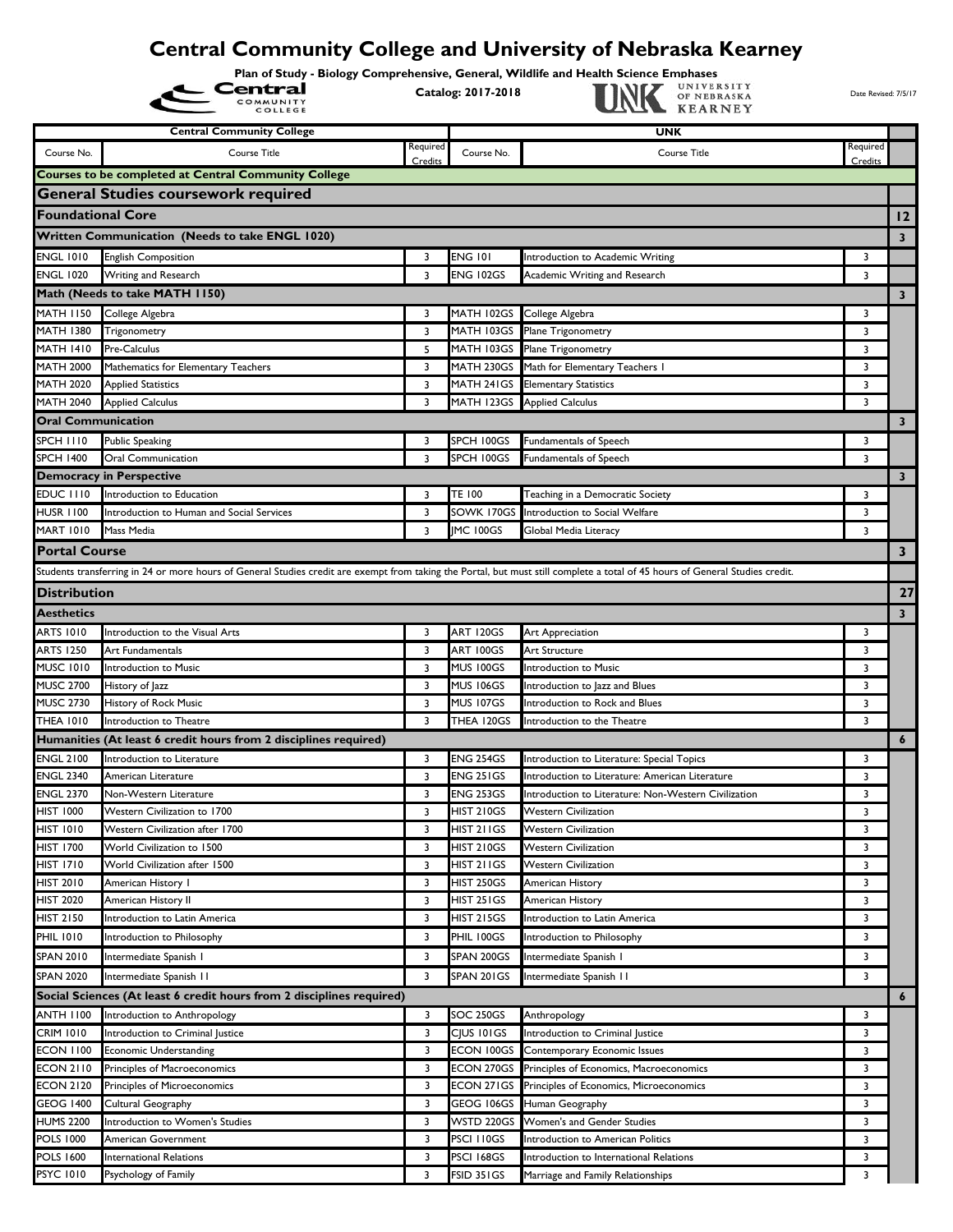|                  | <b>Central Community College</b>                                                      |                         |                           | <b>UNK</b>                                                                                                                                           |              |              |
|------------------|---------------------------------------------------------------------------------------|-------------------------|---------------------------|------------------------------------------------------------------------------------------------------------------------------------------------------|--------------|--------------|
| Course No.       | Course Title                                                                          | Required                | Course No.                | <b>Course Title</b>                                                                                                                                  | Required     |              |
| <b>PSYC 1810</b> |                                                                                       | Credits                 |                           |                                                                                                                                                      | Credits      |              |
|                  | Introduction to Psychology                                                            | 3                       | <b>PSY 203GS</b>          | General Psychology                                                                                                                                   | 3            |              |
| <b>PSYC 2890</b> | Developmental Psychology                                                              | 3                       | <b>PSY 230GS</b>          | Human Development                                                                                                                                    | 3            |              |
| SOCI 1010        | Introduction to Sociology                                                             | 3                       | SOC 100GS                 | Introduction to Sociology                                                                                                                            | 3            |              |
| <b>SOIC 2150</b> | ssues of Unity and Diversity                                                          | 3                       | ETHS 101GS                | Introduction to Ethnic Studies                                                                                                                       | 3            |              |
| SOCI 2160        | Marriage and Family                                                                   | 3                       | FSID 351GS                | Marriage and Family Relationships                                                                                                                    | 3            |              |
|                  | Natural Sciences (Needs to take BIOS 1090 and BIOS 1120 and at least 3 other credits) |                         |                           |                                                                                                                                                      |              | П.           |
| <b>BIOS 1010</b> | General Biology                                                                       | 4                       | BIOL 103GS                | General Biology                                                                                                                                      | 4            |              |
| <b>BIOS 1090</b> | General Botany                                                                        | 4                       | <b>BIOL 105GS</b>         | <b>Biology</b> I                                                                                                                                     | 4            |              |
| <b>BIOS 1120</b> | Principles of Zoology                                                                 | 4                       | <b>BIOL 106GS</b>         | <b>Biology II</b>                                                                                                                                    | 4            |              |
| <b>BIOS 2490</b> | <b>Principles of Microbiology</b>                                                     | 4                       | <b>BIOL 211GS</b>         | Human Microbiology                                                                                                                                   | 4            |              |
| <b>CHEM 1050</b> | <b>Elements of Chemistry</b>                                                          | 4                       | CHEM 145GS                | Introductory Chemistry                                                                                                                               | 4            |              |
| <b>CHEM 1060</b> | Basics of Organic Chemistry                                                           | 4                       | CHEM 150GS                | Introduction to Organic and Biochemistry                                                                                                             | 4            |              |
| <b>CHEM 1090</b> | General Chemistry                                                                     | 4                       | CHEM 160GS                | <b>General Chemistry</b>                                                                                                                             | 3            |              |
|                  |                                                                                       |                         | CHEM 160LGS               | General Chemistry Laboratory                                                                                                                         |              |              |
| <b>CHEM 1100</b> | <b>General Chemistry II</b>                                                           | 4                       |                           | CHEM 161GS General Chemistry                                                                                                                         | 3            |              |
|                  |                                                                                       |                         |                           | CHEM 161LGS General Chemistry Laboratory                                                                                                             | $\mathbf{I}$ |              |
| <b>PHYS 1500</b> | Introduction to Physical Geography with Lab                                           | 4                       | GEOG 102GS                | Physical Geography II: The Lithosphere                                                                                                               | 4            |              |
| <b>BIOS 1060</b> | <b>Environmental Science</b>                                                          | 3                       | PHYS 201GS                | <b>Earth Science</b>                                                                                                                                 | 4            |              |
| <b>BIOS 1070</b> | Environmental Science Lab                                                             | $\mathbf{I}$            |                           |                                                                                                                                                      |              |              |
| <b>PHYS 1010</b> | Earth Science                                                                         | 3                       | PHYS 201GS                | Earth Science                                                                                                                                        | 4            |              |
| <b>PHYS 1100</b> | <b>Physical Science</b>                                                               | 4                       | PHYS 100GS                | <b>Physical Science</b>                                                                                                                              | 3            |              |
|                  |                                                                                       |                         |                           | PHYS 100LGS Physical Science Laboratory                                                                                                              | $\mathbf{I}$ |              |
| <b>PHYS 1410</b> | General Physics I                                                                     | 5                       | PHYS 205GS                | <b>General Physics I</b>                                                                                                                             | 4            |              |
|                  |                                                                                       |                         | PHYS 205LGS               | Physics I Laboratory                                                                                                                                 | -1           |              |
| <b>PHYS 1420</b> | General Physics II                                                                    | 5                       | PHYS 206GS                | General Physics II                                                                                                                                   | 4            |              |
|                  |                                                                                       |                         | PHYS 206LGS               | Physics II Laboratory                                                                                                                                | <sup>1</sup> |              |
| <b>PHYS 2010</b> | Meteorology: Intro to Atmosphere                                                      | 4                       | PHYS 209GS                | Meteorology                                                                                                                                          | 3            |              |
| <b>PHYS 2110</b> | General Physics I with Calculus                                                       | 5                       | PHYS 275GS<br>PHYS 275LGS | General Physics I (Calculus)<br>General Physics I (Calculus) Laboratory                                                                              | 4            |              |
|                  |                                                                                       |                         | PHYS 276GS                | General Physics II (Calculus)                                                                                                                        | 4            |              |
| <b>PHYS 2120</b> | General Physics II with Calculus                                                      | 5                       | PHYS 276LGS               | General Physics II (Calculus) Laboratory                                                                                                             |              |              |
|                  | <b>Analytical and Quantitative Thought</b>                                            |                         |                           |                                                                                                                                                      |              | $\mathbf{0}$ |
|                  |                                                                                       |                         |                           |                                                                                                                                                      |              |              |
|                  |                                                                                       |                         |                           |                                                                                                                                                      |              |              |
| <b>MATH 2020</b> | <b>Applied Statistics</b>                                                             | 3                       | <b>MGT 233GS</b>          | <b>Business Statistics</b>                                                                                                                           | 3            |              |
| <b>BSAD 2020</b> | <b>Business Statistics</b>                                                            | 3                       | <b>MGT 233GS</b>          | <b>Business Statistics</b>                                                                                                                           | 3            |              |
| <b>BTEC 1110</b> | Computer and Internet Literacy                                                        | 3                       | CSIT 108GS                | <b>Computers in Society</b>                                                                                                                          | 3            |              |
| <b>BTEC 1710</b> | <b>Word Specialist</b>                                                                | 2                       | CSIT 1001GS               | <b>Computing Environments: Word Processing</b>                                                                                                       | 3            |              |
| <b>BTEC 2310</b> | Microsoft Excel Specialist Certification Preparation                                  | $\mathbf{I}$            |                           |                                                                                                                                                      |              |              |
| <b>BTEC 1720</b> | <b>Excel Specialist</b>                                                               | 2                       | CSIT 1002GS               | Computing Environments: Spreadsheet                                                                                                                  | 3            |              |
| <b>BTEC 2320</b> | Microsoft Excel Specialist Certification Preparation                                  |                         |                           |                                                                                                                                                      |              |              |
| <b>BTEC 1740</b> | Access Specialist                                                                     | 2                       | CSIT 1003 GS              | Computing Environments: Date Base                                                                                                                    | 3            |              |
| <b>BTEC 2340</b> | Microsoft Access Specialist Certification Preparation                                 |                         |                           |                                                                                                                                                      |              |              |
| <b>INFO 1100</b> | Introduction to Information Technology and Systems                                    | 3                       | <b>ITEC 150GS</b>         | Internetworking Literacy                                                                                                                             | 3            |              |
| <b>INFO 1120</b> | Microcomputer Applications                                                            | 3                       | <b>MIS 182GS</b>          | Software Productivity Tools                                                                                                                          | 3            |              |
| <b>INFO 1210</b> | Spreadsheets                                                                          | 3                       | CSIT 1002GS               | Computing Environments: Spreadsheet                                                                                                                  | 3            |              |
| <b>INFO 1380</b> | Technology in Society                                                                 | 3                       | CSIT 108GS                | <b>Computers in Society</b>                                                                                                                          | 3            |              |
| <b>INFO 1670</b> | T Essentials                                                                          | 3                       | <b>ITEC 150GS</b>         | Internetworking Literacy                                                                                                                             | 3            |              |
| <b>INFO 1700</b> | Database Concepts and Design                                                          | 3                       | CSIT 1003GS               | Computing Environments: Date Base                                                                                                                    | 3            |              |
| <b>INFO 1800</b> | Visual Basic Programming                                                              | 3                       | CSIT I I I GS             | <b>Applied Computer Programming</b>                                                                                                                  | 3            |              |
| <b>INFO 2820</b> | <b>JAVA Programing</b>                                                                | 3                       | CSIT 130GS                | Introduction to Computer Science                                                                                                                     | 4            |              |
| <b>INFO 2830</b> | C# Programming                                                                        | 3                       | CSIT I I I GS             | Applied Computer Programming                                                                                                                         | 3            |              |
| <b>MUSC 1470</b> | Music Theory I                                                                        | 3                       | <b>MUS 200GS</b>          | Theory I                                                                                                                                             | 3            |              |
| <b>Wellness</b>  |                                                                                       |                         |                           |                                                                                                                                                      |              | $\mathbf{0}$ |
| <b>NUTR 1470</b> | Nutrition                                                                             | 3                       | FSID 110GS                | Introduction to Nutrition                                                                                                                            | 3            |              |
| <b>BSAD 1010</b> | Consumer Problems                                                                     | 3                       | FSID 160GS                | Personal Money Management                                                                                                                            | 3            |              |
| PSYC 2860        | Abnormal Psychology                                                                   | 3                       | <b>PSY 231GS</b>          | Abnormal Behavior and Society                                                                                                                        | 3            |              |
| <b>PHED 1050</b> | Physical Education-Walking and Jogging                                                | 3                       | <b>PE 110GS</b>           | Basic Sports                                                                                                                                         | 3            |              |
| <b>PHED 1400</b> | Personal Health                                                                       | 3                       | <b>PE 150GS</b>           | Healthy, Wealthy and Wise                                                                                                                            | 3            |              |
|                  |                                                                                       |                         |                           | Need to reach 27 credit hour minimum in Distribution (Aesthetics, Humanities, Social Sciences, Natural Sciences, Analytical and Quantitative Thought |              |              |
|                  | and Wellness) - Pick I more credit                                                    |                         |                           |                                                                                                                                                      |              | н.           |
| Capstone         |                                                                                       |                         |                           |                                                                                                                                                      |              |              |
|                  | Transfer students must take this course at UNK                                        |                         |                           |                                                                                                                                                      |              |              |
|                  | <b>BS Science - related courses requirements</b>                                      |                         |                           |                                                                                                                                                      |              | 8            |
| CHEM 1090        | General Chemistry                                                                     | $\overline{\mathbf{4}}$ | <b>CHEM 160</b>           | General Chemistry                                                                                                                                    | 3            |              |